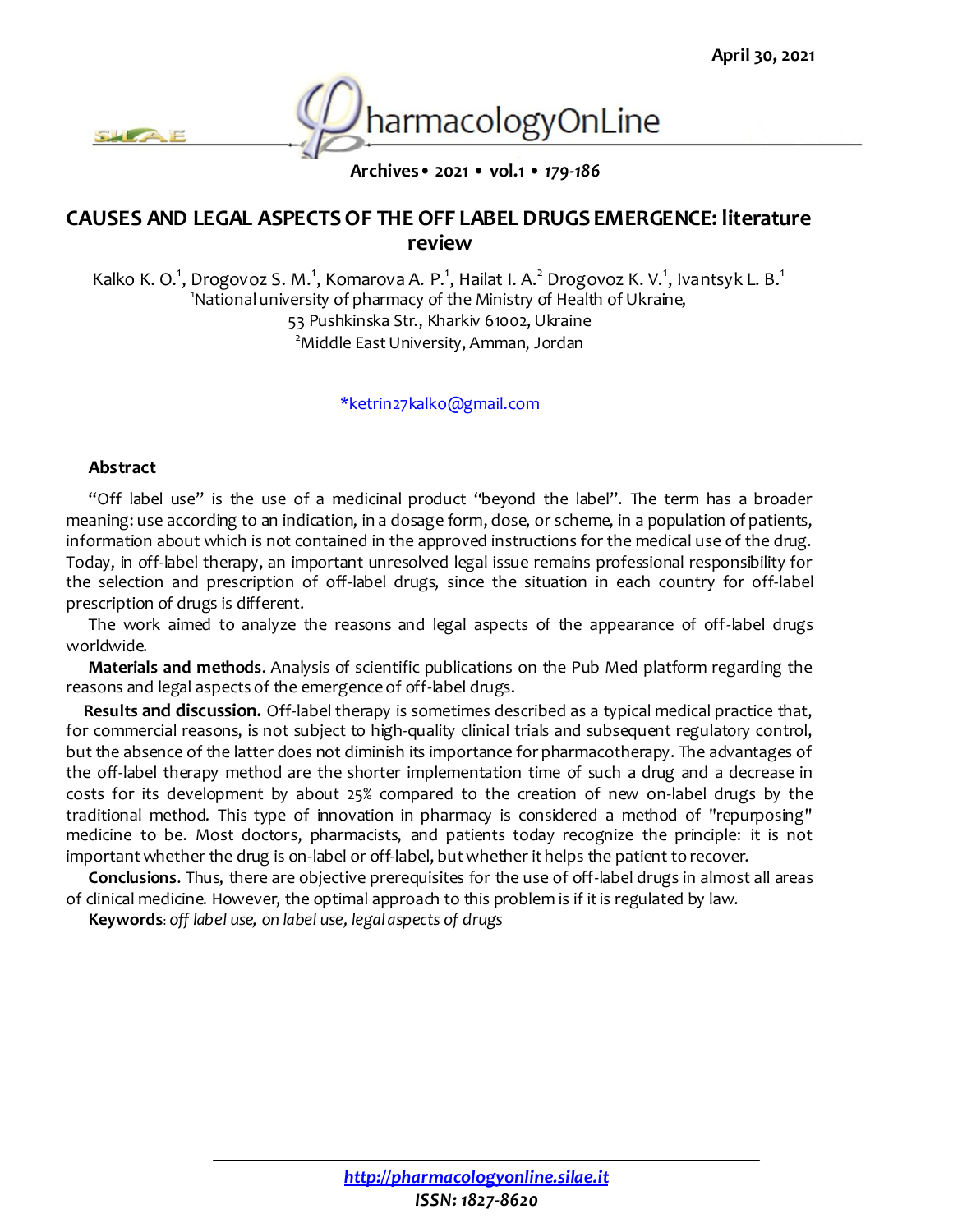### **Introduction**

In the last century, the world has seen an unprecedented increase in life expectancy. Demographic analysts believe that 40% of this longevity in recent decades has been driven by pharmaceutical innovation in the form of new drugs. Much of this pharmaceutical boom is due to the improvements in the treatment of cardiovascular diseases (hypertension, stroke, and myocardial infarction), as well as medicines that affect the causes of other diseases. Thus, in the pharmacotherapy of HIV/AIDS alone, over the past three decades, 30 new drugs have appeared that have prevented what was until recently considered a death sentence or an incurable chronic disease. In addition to saving and prolonging life, these drugs also improved the quality of life, affecting disability in multiple sclerosis or debilitating nausea in cancer chemotherapy [1]. Considering this progress and looking into the future, there are high hopes for the emergence of other new effective drugs for the treatment of cancer, sepsis, hepatitis, and HIV infections.

Today, it takes 10-15 years and costs \$ 4-11 billion to create and formally approve a new drug based on a new chemical structure following the requirements of the FDA or other regulatory bodies. However, there is a debate about the reality of these numbers. The pharmaceutical industry believes that this figure includes the cost of the drug and even all of the failed development costs associated with investment returns. In retrospect, they believe that drug design failures could have been avoided [2]. Whereas their opponents argue that the actual costs of creating and approving new drugs by regulatory authorities are significantly (several times) less. Thus, in the field of introducing off-label drugs, pharmaceutical companies have found a way to simultaneously increase the possibilities of existing pharmacotherapy and their income with minimal legal, time, and financial risks [3].

The term "off-label use" means the use of a drug "outside the label". The term has a broader meaning: use according to an indication, in a dosage form, dose, or scheme, in a population of patients, information about which is not contained in the approved Instructions for the Medical Use of the Drug  $[4, 5]$ .

However, in reality, the cost of creating new drugs has increased significantly in recent years. This is due to several factors: today, some diseases are difficult to treat, so the number of clinical trials proving the effectiveness of new drugs is growing, and similarly requirements for their safety level are increasing, as the number of regulatory requirements of regulatory authorities increases. In this regard, the real estimate of the cost of creating a new drug has now increased so much that many pharmaceutical companies have undergone a largescale reorganization of the drug creation process [6]. Although there is little scientific evidence for most off-label prescribing, in some cases the benefits are well known and do not keep patients waiting for many years to conduct large-scale assessments of the risk and benefit of off-label prescribing. However, the evidence for the benefits of off-label drugs for some indications is insufficient to characterize their indications as "evidencebased" and there are also safety concems [7]. Nevertheless, the search for tools to expand the pharmaceutical market through off-label drugs is very attractive [8]. These drugs can be approved for clinical use at a much lower cost than new drugs, which must undergo a full cycle of pharmacological and toxicological tests before embarking on a risky process of clinical trials. Pharmaceutical companies often choose to develop a completely new drug purely because of commercial interest. In the absence of a commercial factor, there is no incentive for companies to invest even in a shortened pharmaceutical process to prove that an existing drug has usefulness beyond its original use.

## **Methods**

Analysis of scientific publications on the Pub Med platform regarding the reasons and legal aspects of the emergence of off-label drugs.

#### **Results and discussion**

The off-label use of a drug does not require the same investment of time, money, or the need to expose a manufacturer to the same level of risk as developing a new on-label drug. However, an offlabel drug does not always guarantee the same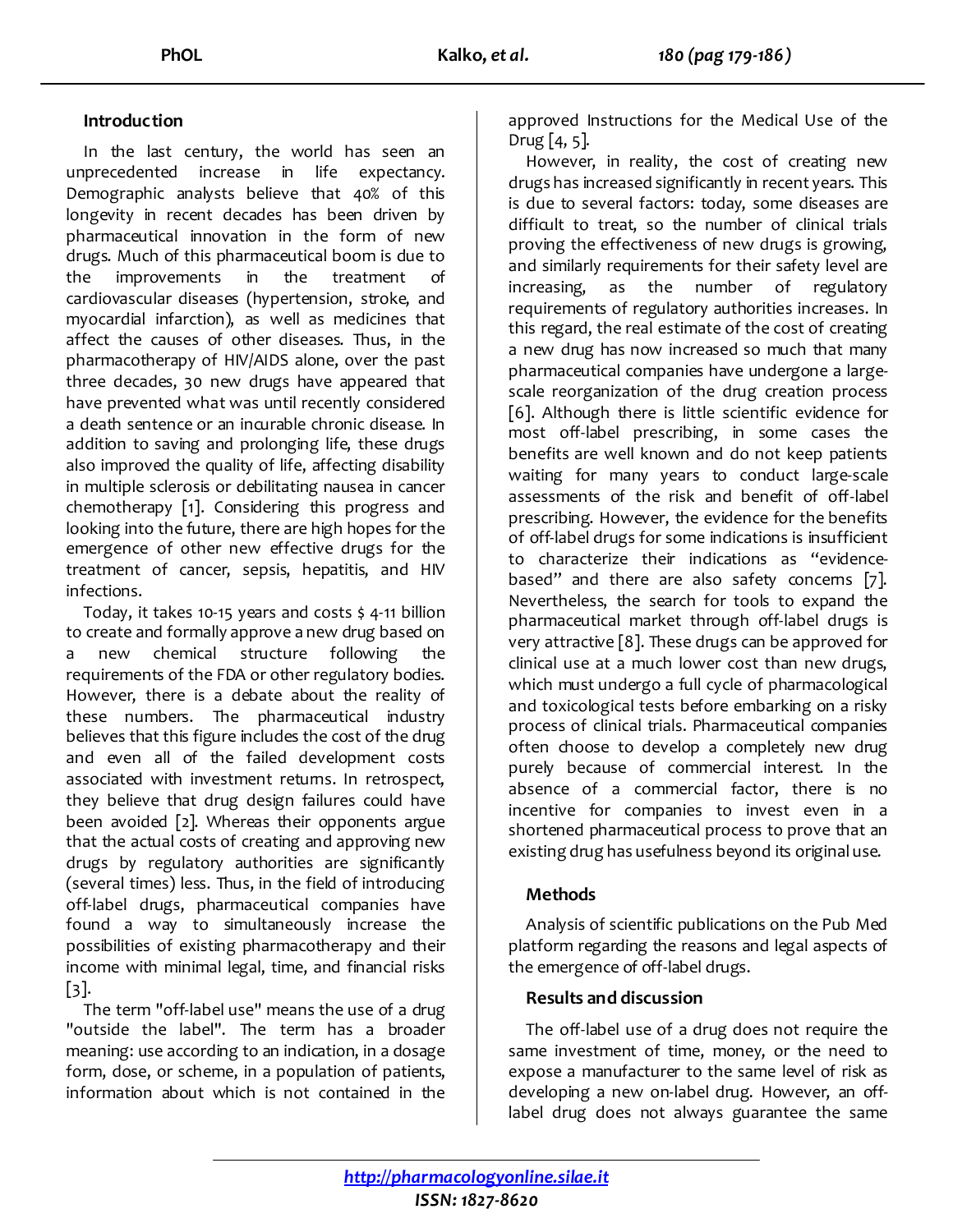degree of efficacy and safety for patients as an on-label drug approved by a regulatory authority. Besides, off-label drug marketing can be effective in crowding out of on-label drugs from the pharmaceutical market, since it is easier to convince a doctor than regulatory bodies of the efficacy and safety of off-label drugs, despite the potential harm to the patient.

The FDA recognizes that significant costs and long approval times prevent many manufacturers from using additional indications for their drugs. Consequently, the FDA has issued the FDA Modernization Act (FDAMA) in 1997, which allowed manufacturers to distribute literature and discuss off-label use of their products. However, any reports regarding off-label use must occur following the submission or future submission of an additional application with the FDA for a new off-label indication of the drug. In reality, no additional clinical trials supporting off-label indications (guaranteed by the manufacturer) are likely to be presented to them after the drug has received the off-label status on the market.

Consequently, the introduction of a new pharmaceutical product is an extremely risky, costly, and time-consuming process. An example of this is the search for neurotropic drugs, which was carried out in 1996-2000 by the following companies: Abbott Laboratories, Boots, Eisai, Fujisawa Pharmaceutical (Astellas Pharma), Glaxo Wellcome (GlaxoSmithKline), Janssen, Eli Lilly and Company, Merck, Nycomed, Organon, Otsuka Pharmaceutical, Pfizer, Reckitt & Colman (Reckitt Benckiser), SmithKline Beecham (GlaxoSmithKline), The 3M Company, Xenova, and Zeneca (AstraZeneca). In the period from 2015-2019, all of the listed pharmaceutical companies except three companies (GSK, Pfizer, and Eli Lilly and Company) have abandoned this task [9].

Over time, the overall regulatory framework for pharmaceuticals in developed countries has become more stringent. Currently, to obtain a marketing authorization for a drug, manufacturers must provide a large amount of information on clinical trial results, adverse reactions, manufacturing and quality control processes, and information on how the drug will be marketed.

Today, on-label drugs need to be tested over a long time to prove their safety and efficacy profile,

while generic pharmaceuticals or off-label drugs can only undergo bioequivalence testing.

Thus, at present, the creation of pharmaceuticals presents great difficulties for pharmaceutical companies, including high prices and long cycles of introducing innovations in pharmacotherapy. The traditional drug discovery process first requires testing "candidate drugs" on a pharmacological target using large-scale pharmacological screening. As the candidate study process progresses, pharmacological testing becomes more complex in terms of research volume. After a long preclinical study of a "candidate" for drugs in animals, an application is submitted to a regulatory body (FDA or MoH) to begin clinical trials on patients: preliminary testing in a clinic on volunteers (phase I), then testing the future drug on a target population of patients with a specific disease (phase II) and then large-scale randomized double-blind studies are conducted on patients (phase III clinical trial) [1].

Therefore, for a drug to be approved for medical use, a pharmaceutical company must provide a wealth of information proving that the drug is effective and safe. Therefore, the time and financial benefits of off-label drugs outweigh the potential clinical and economic risks compared to an on-label drug approval.

It should also be noted that over the past 20 years, the standard expert review time for the results of all phases of clinical trials required to obtain regulatory approval has decreased by 50%: from 22 to 12 months for most drugs and is about 6 months for drugs that are prescribed for lifethreatening conditions or orphan diseases [10, 11]. However, the ratio of "candidate drugs" in Phase I clinical trials versus those that are ultimately approved is  $9: 1$ ; that is  $9$  fail and 1 succeeds in marketing authorization. The overall ratio of approved drugs to Phase I clinical trial candidates is about 1 in 10. With serious pathology, such as oncology, this figure rises to 1 in 20. Moreover, these numbers remain relatively constant over the years [12].

Failures in the pharmaceutical innovation process can lead to a refusal in approval of the "candidate drug", and then the cost of its creation increases many times, especially if these failures occur at the later stages of the study (for example, in the phase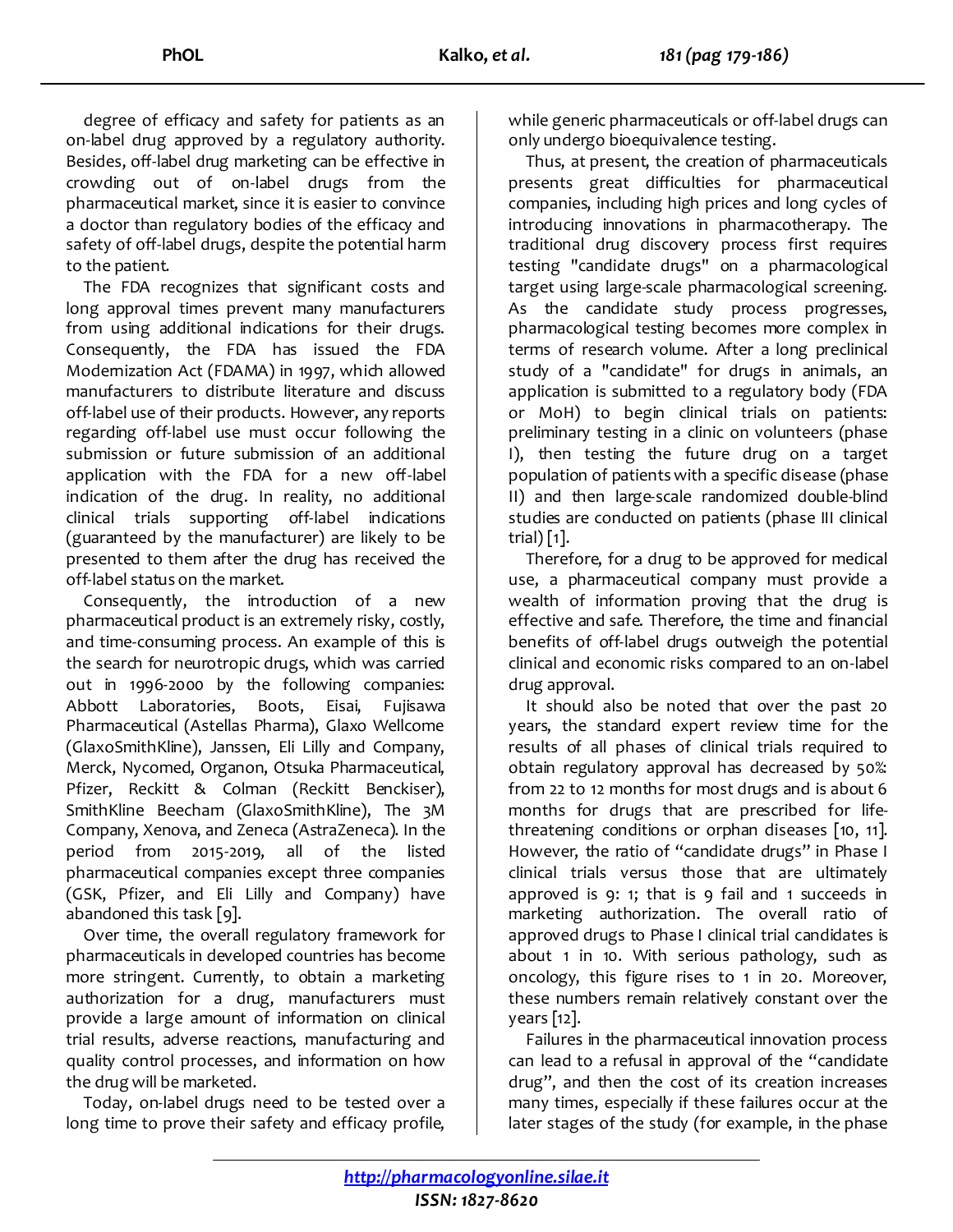III of clinical trials - extremely expensive and timeconsuming). The costs of pharmaceutical companies in this way of developing a new drug amount to hundreds of millions of dollars.

Therefore, today alternative strategies of production and financial models for the production of new pharmaceuticals have been proposed. These models provide much cheaper and faster drug approval by regulatory authorities than the developments presented above because it is possible to use the necessary pharmacological, technological and analytical information obtained from the development of other drugs [9, 13]. This will reduce or eliminate some of the requirements of the regulatory authorities, which makes the project of creating a new drug cheaper because costs can be avoided in the earlier stages of preclinical and clinical trials (phases I and II). However, the risk associated with side effects that can be detected in phase I clinical trials, when the safety of the "candidate" is first tested, increases by 30-40%. Besides, it cannot be stated that the dose required for a new indication will be the same as when the drug was initially used on-label. In practice, the ideal dose of a drug cannot be determined until a doseresponse study has been conducted in a Phase II clinical trial.

Therefore, in cases where a known drug is proposed for a radical new use, there are risks, especially if the new off-label indication of the drug involves the use of a new mechanism or the need to use the drug with a better tolerance than initial use [14]. However, an off-label use of a drug significantly reduces the cost of its implementation. Taking this factor into account, it can be assumed that the economic losses associated with the introduction of an off-label drug are significantly less than at the creation of new drugs by the traditional method; moreover, the introduction of an off-label drug is a faster process.

Thus, the advantages of the off-label therapy method lie in the shorter implementation time of such a drug and a decrease in economic costs for its development by about 25% compared to the creation of new drugs on-label by the traditional method. This type of innovation in pharmacy is considered a method of "repurposing" the future medicine.

"Therapeutic shift" (or "indication shift") is the fact that a drug approved for one indication is gradually used (shifted) in a closely related other indication, despite the lack of clear evidence to support the latter use. Thus, it was wrongly assumed that selective serotonin reuptake inhibitors (SSRIs) would be effective in the treatment of adolescent depression because they were effective in adult depression.

In addition to the above risks for the "drug candidate" itself and the huge associated costs, there is another equally important fact that even those drugs that enter the market do not always pay off their investments. The reason is that forecasts for the introduction of a new drug do not always correspond to reality. Of course, there are many examples of mega-blockbusters whose success is enormous. It is these successes, when viewed in retrospect, that define the perception of unwarranted profits in the pharmaceutical industry.

Consequently, one of the ways to solve the problem of matching the costs of creating a new drug and the profit from its introduction can be the search for new indications and other conditions for the use of drugs on-label, as well as the search for doctors who are ready to prescribe them off-label. The main off-label drug strategy is based on obtaining new evidence of their effectiveness for other indications, dosages, routes of administration, but this can be done with much less production and financial costs than is required for traditional onlabel registration of a new drug. Besides, first, the great advantage of the off-label drug creation method is that the risks in the search for new drugs can be largely avoided, provided that a physician must be convinced of the need for such off-label drug indications based on positive clinical evidence, and then there is no need for a rigorous and expensive regulatory approval process. Second, commercial success can be achieved much faster and cheaper, without the time and funds expense required to approve on-label drug regulations. Third, even if the initial off-label trials fail, the financial loss will remain less significant than for on-label drugs. At least, this is the proposed strategy and perspective when introducing off-label drugs [15].

There is another cost-effective strategy for repurposing (licensing) off-label drugs from drugs that were originally approved for rare diseases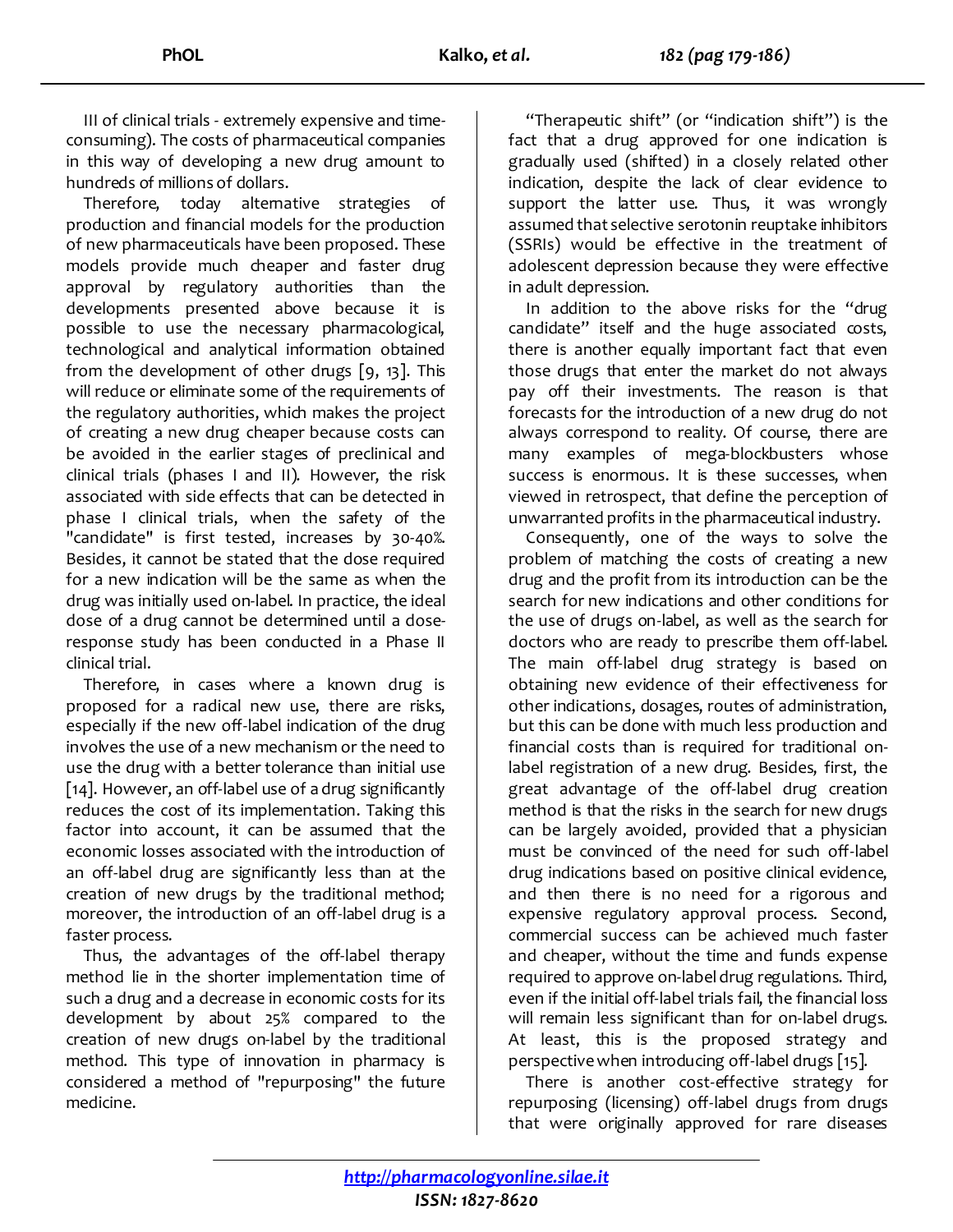(orphan drugs). The latter drugs are initially very expensive, as pharmaceutical companies argue that the small sales of orphan drugs should be offset by their high prices [16]. Of course, the price will not come down when the drug is widely used for offlabel indications that are much larger than rare diseases. Therefore, in the practice of pharmaceutical marketing, a variant of orphan innovation is sometimes used - this is a therapeutic area in which additional government incentives have been introduced to strengthen commercial incentives in the production of drugs for the treatment of rare diseases. Orphan drug prices are usually high because their market opportunities are considered to be narrow [17]. However, off-label use of orphan drugs can lead to even blockbuster drugs. This is facilitated by the financial gap between the cost of orphan and off-label drugs due to the size of the pharmaceutical market.

In the United States, Congress passed the Orphan Drug Act in 1983 to stimulate industry investment in the treatment of rare diseases that, in the absence of incentives, were not attractive to the pharmaceutical industry. More than 6,000 diseases are indicated for the use of orphan drugs, and the number of patients with orphan diseases is 20 million in the United States and 30 million in Europe. Therefore, orphan drugs have ample opportunities for their use in off-label therapy [18].

As a result of the FDA's Orphan Drug Act since 1983, more than 300 drugs have been approved for the treatment of rare diseases [11]. US law allows for expedited regulatory approval, marketing tax relief protections, and adequate funding for clinical trials of rare disease drugs. The only thing that the FDA prohibits when approving orphan drugs is weakening the basic principles of adequate safety and efficacy assessment when obtaining regulatory approval. This principle is mandatory for the FDA. Once a drug is approved, the great value for an orphan drug is that a generic competitor for this indication cannot be approved for 7 years (normal patent protection can apply). After the appearance of this law in the United States, a similar legislation has been adopted in Europe, Australia, Singapore and Japan, and other countries.

Even though the term "orphan drugs" is associated with rare diseases, these drugs can be an example of a much wider use, which significantly expands access to the pharmaceutical market for such drugs. For example, in 1989, the FDA approved the use of an erythropoietin-stimulating agent (ESA) for anemic patients with end-stage kidney disease. Erythropoietin was first obtained in 1972, and in the early 1980s, Amgen company gave the drug the trade name Epogen.

In addition to using this orphan drug on-label for kidney disease, it was also later approved for the treatment of HIV-related anemia. Both of these indications have been identified as orphan diseases. However, despite limited use in end-stage renal disease (16%), the off-label market for this drug expanded very quickly to reach almost all kidney dialysis patients who required a blood transfusion, and also thanks to television and print advertising that claimed the drug caused "statistically significant improvements in sex life and life satisfaction." This is how Epogen became an extremely profitable off-label drug. In addition to the originally approved use, ESA was subsequently approved for the treatment of patients with a variety of anemias and non-myeloid cancers. It is due to the latter ESA indication, rather than its orphan use, the pharmaceutical company Amgen has earned most of its revenue [19].

Throughout its commercial life, the average dose of this drug has tripled, and, per Amgen's recommendations (from an initial regimen of 3,500 units), the dose has become 10,000 units, and the price of this drug has increased proportionally. However, higher doses of Epogen have begun to raise concerns about its safety [19, 20].

There is also a tragic side to the use of ESA outside of medicine. In the 1980s, Scandinavian and Dutch cyclists gained access to ESA on the black market and used drugs to improve their performance. From 1987 to 1990, about 18 young cyclists died of unknown causes. Although their sudden death was not officially explained, in 1998 the police found hundreds of vials of erythropoietin on a team of cyclists. This scandal made ESA a notorious drug.

Hence, erythropoietin has come a long way from treating life-threatening rare anemia to a long-term decline in its reputation.

ESA is not the only orphan drug sold off-label. The top 100 best-selling drugs in the United States include 12 names approved for one or more orphan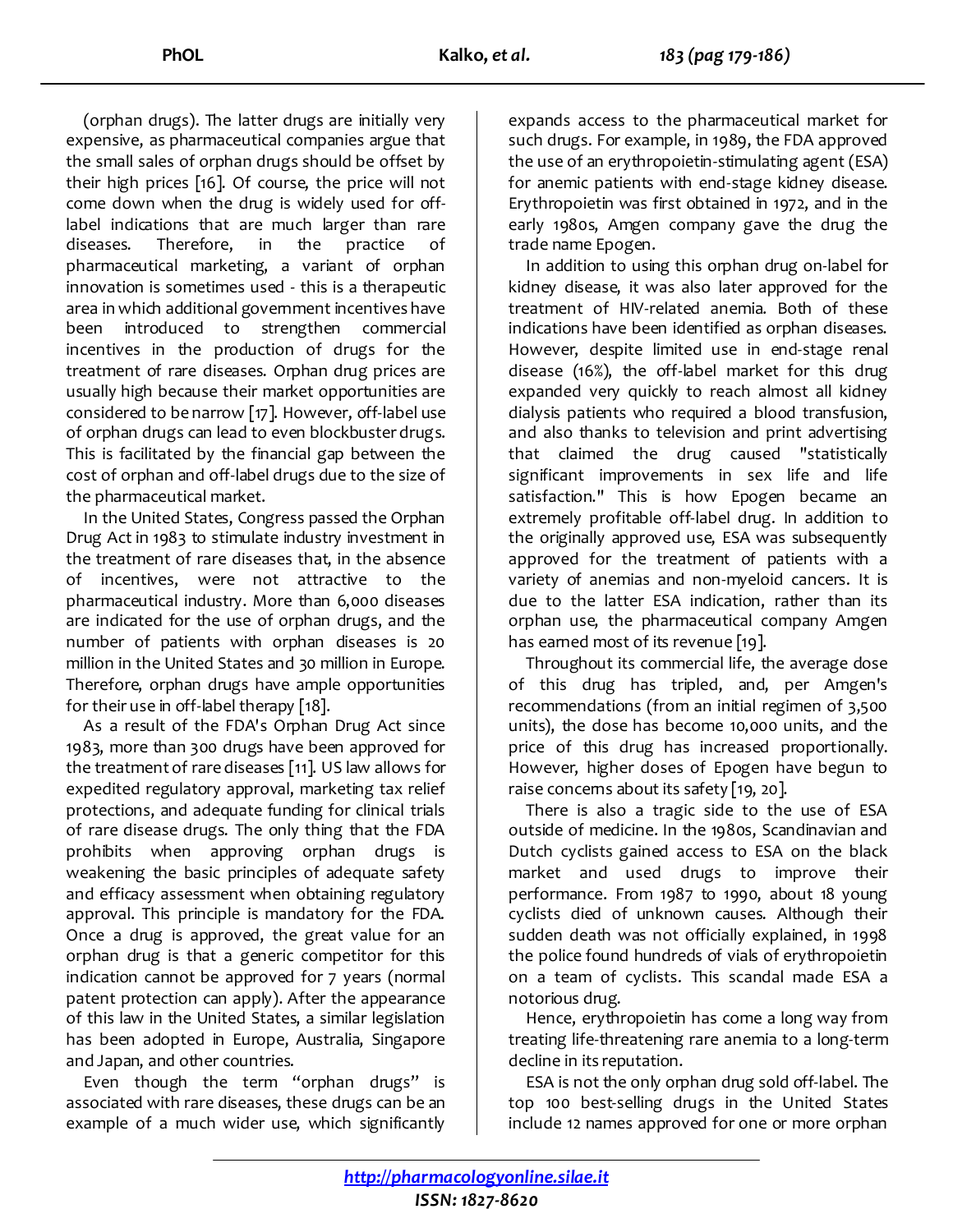indications [9]. Thus, the degree of use of modafinil as an off-label drug was set at 90%, which corresponds to more than a billion dollars in sales in 2011 in the United States alone. An analysis of the use of modafinil off-label in the period from 2002 to 2009 showed that the number of its prescriptions for narcolepsy, sleep disturbance during shift work, and sleep apnea tripled [21].

ESA and modafinil are two of the many off-label drugs that are used to treat unapproved indications far more often than to treat approved indications.

One of the serious concerns about off-label drug use is that in this situation the drug "falls into the unexplored field" [22]. In the absence of evidence, it is very difficult to determine unequivocally that a drug is effective and safe. This is especially dangerous for the use of off-label drugs in pediatrics, which are only approved for adult patients. A child is not a small adult [23]. Given the anatomical and physiological age characteristics, it is impossible to calculate the child's dose by direct conversion per kilogram of body weight, based on the adult dose. This can dramatically increase the risk of drug toxicity. For example, the off-label use of acetylsalicylic acid as an antipyretic drug for ARVI in children under 15 years of age can lead to the development of life-threatening Reye's syndrome, in which toxic damage to the brain and liver is observed [24].

Therefore, the main problem with off-label drugs is that they do not always have a proper safety and efficacy assessment following the requirements of the GLP and GCP. On the other hand, the main pharmacological value of off-label drugs lies in their necessity for the patient's health. Although there is anecdotal evidence of the benefits of off-label drugs in some indications, the evidence is too weak to be characterized as "evidence-based," and there are significant safety concerns. However, there are many examples of when an off-label drug is safe and effective [25].

Thus, the global trend of extending the life of people by almost 10 years in the last 50 years is to a certain extent associated with progress in the field of pharmacotherapy, as well as with the emergence of new drugs, including an increase in the off-label drug market. Off-label therapy is especially common in pediatrics and geriatrics (since patients under the age of 18 or over 65 are less involved in clinical

trials), oncology (where cancer at the last stage requires more risky treatment), and psychiatry. The healthcare and pharmacy professionals must be selfcritical and adhere to reality in life, as many doctors and pharmacists believe that some commonly used drugs are officially approved for certain indications, but in fact, they are off-label pharmacotherapy. Today most doctors, pharmacists, and patients recognize the principle: it is not important whether the drug is on label or off label, but whether it helps the patient to recover.

Off-label therapy is sometimes described as a typical medical practice that, for commercial reasons, is not subject to high-quality clinical trials and subsequent regulatory control, but the absence of the latter does not diminish its importance for pharmacotherapy.

Today, in off-label therapy, an important unresolved legal issue remains professional responsibility for the selection and prescription of off-label drugs, since the situation in each country for off-label prescription of drugs is different.

### **References**

- 1. Drogovoz, SM Pharmacology to help the doctor, pharmacist, and student. - Kh.: Title, 2018.- 640 p.
- 2. William, C. Shiel, Jr. Medical Definition of Offlabel use. (2018). Available at: [https://www.medicinenet.com/script/main/art.as](https://www.medicinenet.com/script/main/art.asp?articlekey=4622) [p?articlekey=4622](https://www.medicinenet.com/script/main/art.asp?articlekey=4622)
- 3. Kenneth Alan Totz. (2019). US Constitution vs. FDA: Off-Label Discussions No Longer Faux Pas? Available at[: https://www.acepnow.com/article/u](https://www.acepnow.com/article/u-s-constitution-vs-fda-off-label-discussions-no-longer-faux-pas/)[s-constitution-vs-fda-off-label-discussions-no](https://www.acepnow.com/article/u-s-constitution-vs-fda-off-label-discussions-no-longer-faux-pas/)[longer-faux-pas/](https://www.acepnow.com/article/u-s-constitution-vs-fda-off-label-discussions-no-longer-faux-pas/)
- 4. Joe Kita. What You Need to Know About Off-Label Drugs. (2019). AARP. [https://www.aarp.org/health/drugs](https://www.aarp.org/health/drugs-supplements/info-2019/off-label-drug-use.html)[supplements/info-2019/off-label-drug-use.html](https://www.aarp.org/health/drugs-supplements/info-2019/off-label-drug-use.html)
- 5. Guidelines and Publications Regarding Off-label Use of Medicines. (2019). NSW Therapeutic Advisory Group Inc. Available at [http://www.nswtag.org.au/off-label-use-of](http://www.nswtag.org.au/off-label-use-of-medicines/)[medicines/](http://www.nswtag.org.au/off-label-use-of-medicines/)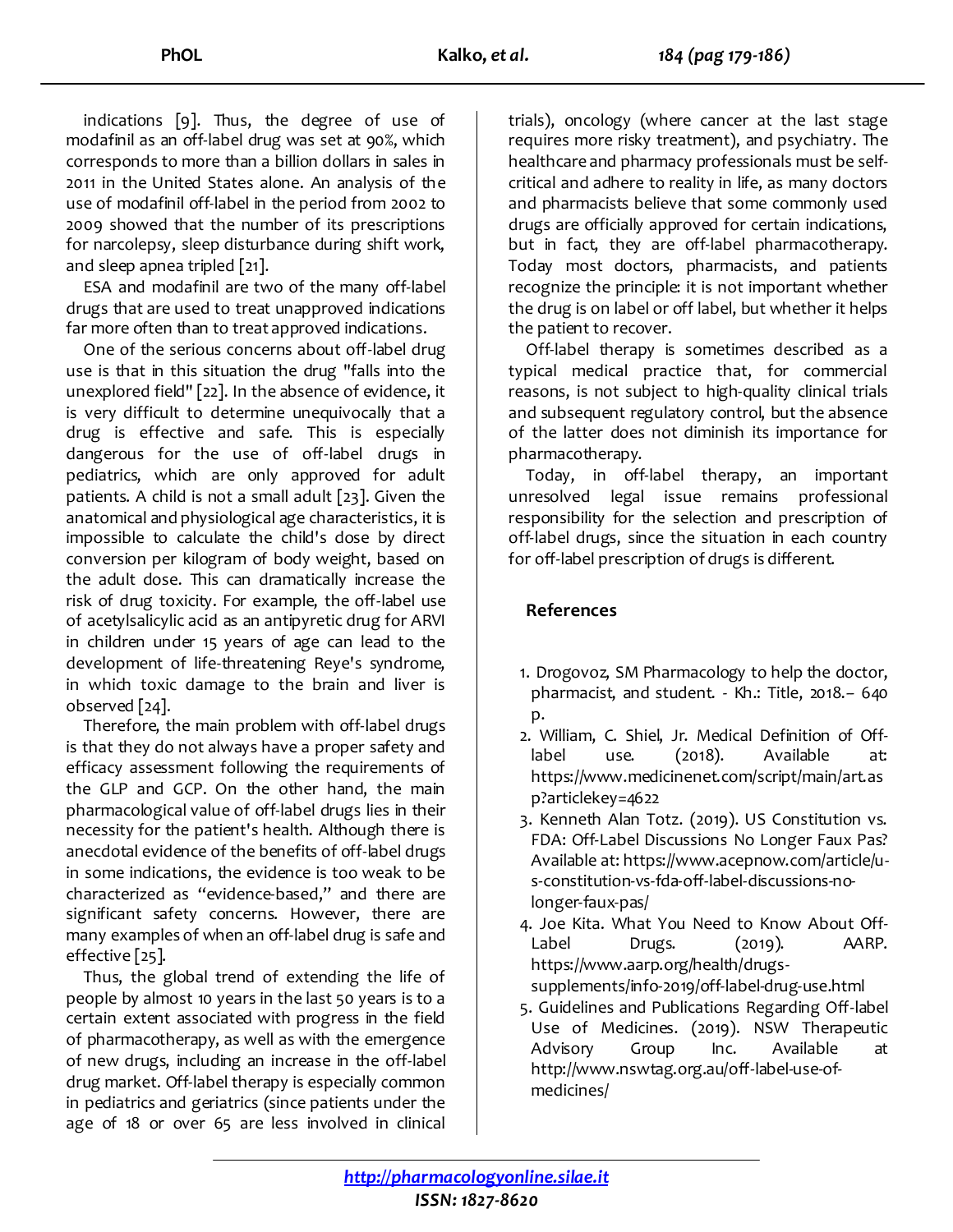6. John J. Miller. "Off Label" Does Not Mean "Off Limits". (2019). Psychiatric Times, 36. Available at:

[https://www.psychiatrictimes.com/psychopharm](https://www.psychiatrictimes.com/psychopharmacology/-label-does-not-mean--limits) [acology/-label-does-not-mean--limits](https://www.psychiatrictimes.com/psychopharmacology/-label-does-not-mean--limits)

- 7. Maher, A., Maglione, M., Bagley, S., et al. Efficacy and comparative effectiveness of atypical antipsychotic medications for off-label uses in adults: A systematic review and metaanalysis. (2011). JAMA, 306 (12): 1359-1369.
- 8. Coverage of drugs and biologicals for label and off-label uses. (2019). UnitedHealthcare Medicare Advantage Policy Guideline. Available at: [https://www.uhcprovider.com/content/dam/prov](https://www.uhcprovider.com/content/dam/provider/docs/public/policies/medadv-guidelines/c/coverage-drugs-biologicals-label-off-label-uses.pdf) [ider/docs/public/policies/medadv-](https://www.uhcprovider.com/content/dam/provider/docs/public/policies/medadv-guidelines/c/coverage-drugs-biologicals-label-off-label-uses.pdf)

[guidelines/c/coverage-drugs-biologicals-label-off](https://www.uhcprovider.com/content/dam/provider/docs/public/policies/medadv-guidelines/c/coverage-drugs-biologicals-label-off-label-uses.pdf)[label-uses.pdf](https://www.uhcprovider.com/content/dam/provider/docs/public/policies/medadv-guidelines/c/coverage-drugs-biologicals-label-off-label-uses.pdf)

- 9. Cavalla, D. Off-label prescribing: justifying unapproved medicine / David Cavalla. (2015). 216 p. ISBN 978-1-118-91207-2.
- 10. Marjolein, W., Lisman, J., Hoebert, J., Moltó Puigmarti, C., Dijk, L. van, Langedijk, J., Marchange, S., Damen, N., Vervloet, M. Study on off-label use of medicinal products in the European Union. (2019). Directorate-General for Health and Food Safety (European Commission). Available at: [https://op.europa.eu/en/publication](https://op.europa.eu/en/publication-detail/-/publication/ecf85518-d376-11e9-b4bf-01aa75ed71a1/language-en/format-PDF)[detail/-/publication/ecf85518-d376-11e9-b4bf-](https://op.europa.eu/en/publication-detail/-/publication/ecf85518-d376-11e9-b4bf-01aa75ed71a1/language-en/format-PDF)[01aa75ed71a1/language-en/format-PDF](https://op.europa.eu/en/publication-detail/-/publication/ecf85518-d376-11e9-b4bf-01aa75ed71a1/language-en/format-PDF)
- 11. Off-Label Use of FDA-Approved Drugs. GIST Support International. Available at: [https://www.gistsupport.org/treatments/off](https://www.gistsupport.org/treatments/off-label-use-of-fda-approved-drugs/)[label-use-of-fda-approved-drugs/](https://www.gistsupport.org/treatments/off-label-use-of-fda-approved-drugs/)
- 12. Dooms, M., Goodwin G., TM van der Zanden, SN. de Wildt. Promoting good practice for the off-label use of medicines. Declaration. Available at[: http://www.braincouncil.eu/golup/](http://www.braincouncil.eu/golup/)
- 13. Carboxytherapy off-label use style (drugs beyond the instructions) / V. P. Chernykh, S. M. Drogovoz, I. A. Zupanets, G. N. Siroshtan, M. V. Zupanets, V. I. Komienko, E. V. Drogovoz // Likarska sprava. - 2017. - No. 5-6. - P. 112-116.
- 14. Massey, S. The Surprising Link Between Off-Label Prescribing Practices And Adverse Drug Events. (2016). Available at: [https://xtalks.com/off-label-prescribing-and](https://xtalks.com/off-label-prescribing-and-adverse-drug-events/)[adverse-drug-events/](https://xtalks.com/off-label-prescribing-and-adverse-drug-events/)
- 15. Health Canada Issues Guidance on Off-Label Uses of Drugs in Trials. (2019). Available at: [https://www.centerwatch.com/articles/12314](https://www.centerwatch.com/articles/12314-health-canada-issues-guidance-on-off-label-uses-of-drugs-in-trials) [health-canada-issues-guidance-on-off-label-uses](https://www.centerwatch.com/articles/12314-health-canada-issues-guidance-on-off-label-uses-of-drugs-in-trials)[of-drugs-in-trials](https://www.centerwatch.com/articles/12314-health-canada-issues-guidance-on-off-label-uses-of-drugs-in-trials)
- 16. Joszt, L. Orphan Drug May Be Frequently Used Off-Label, Inflating Revenue, Letter Suggests. (2019). Available at: [https://www.ajmc.com/newsroom/orphan-drug](https://www.ajmc.com/newsroom/orphan-drug-may-be-frequently-used-offlabel-inflating-revenue-letter-suggests)[may-be-frequently-used-offlabel-inflating](https://www.ajmc.com/newsroom/orphan-drug-may-be-frequently-used-offlabel-inflating-revenue-letter-suggests)[revenue-letter-suggests](https://www.ajmc.com/newsroom/orphan-drug-may-be-frequently-used-offlabel-inflating-revenue-letter-suggests)
- 17. Appleby, J. Niche drugs become victims of their own success as off-label use leads to shortages. (2019). Los Angeles Times. Available at: [https://www.latimes.com/science/story/2019-09-](https://www.latimes.com/science/story/2019-09-24/off-label-use-drug-shortages) [24/off-label-use-drug-shortages](https://www.latimes.com/science/story/2019-09-24/off-label-use-drug-shortages)
- 18. Appleby, J. As off-label use spreads, supplies of niche drugs and patients' patience grow short. (2019). Kaiser Health News. Available at: [https://herald-review.com/lifestyles/health-med](https://herald-review.com/lifestyles/health-med-fit/as-off-label-use-spreads-supplies-of-niche-drugs-and/article_c25efacf-ee78-53b8-8658-dcd561fca348.html)[fit/as-off-label-use-spreads-supplies-of-niche](https://herald-review.com/lifestyles/health-med-fit/as-off-label-use-spreads-supplies-of-niche-drugs-and/article_c25efacf-ee78-53b8-8658-dcd561fca348.html)[drugs-and/article\\_c25efacf-ee78-53b8-8658](https://herald-review.com/lifestyles/health-med-fit/as-off-label-use-spreads-supplies-of-niche-drugs-and/article_c25efacf-ee78-53b8-8658-dcd561fca348.html) [dcd561fca348.html](https://herald-review.com/lifestyles/health-med-fit/as-off-label-use-spreads-supplies-of-niche-drugs-and/article_c25efacf-ee78-53b8-8658-dcd561fca348.html)
- 19. Whoriskey, P. Amgen and its erythropoietin drugs. (2014). The Washington Post Available at: [http://www.washingtonpost.com/wp](http://www.washingtonpost.com/wp-srv/business/amgen-anemia-drugs/index.html)[srv/business/amgen-anemia-drugs/index.html](http://www.washingtonpost.com/wp-srv/business/amgen-anemia-drugs/index.html)
- 20. Massey, S. The Surprising Link Between Off-Label Prescribing Practices And Adverse Drug Events. (2016). Life Science Blogs. Available at: [https://xtalks.com/off-label-prescribing-and](https://xtalks.com/off-label-prescribing-and-adverse-drug-events/)[adverse-drug-events/](https://xtalks.com/off-label-prescribing-and-adverse-drug-events/)
- 21. Peñaloza, RA, Sarkar, U., Claman DM et al. Trends in on-label and off-label modafinil use in a nationally representative sample. (2013). JAMA Intern Med, 173 (8): 704-706.
- 22. Anwendung eines Arzneimittels außerhalb der genehmigten Anwendungsgebiete (Off-Label-Use). Gemeinsamer Bundesausschuss (G-BA). (2020). Available at: [https://www.g](https://www.g-ba.de/themen/arzneimittel/arzneimittel-richtlinie-anlagen/off-label-use/)[ba.de/themen/arzneimittel/arzneimittel-richtlinie](https://www.g-ba.de/themen/arzneimittel/arzneimittel-richtlinie-anlagen/off-label-use/)[anlagen/off-label-use/](https://www.g-ba.de/themen/arzneimittel/arzneimittel-richtlinie-anlagen/off-label-use/)

23. Hofmann, G. Side Effects, Lawsuits, and Off Label Use of Medicine. (2019). Available at: [https://blogs.psychcentral.com/older](https://blogs.psychcentral.com/older-bipolar/2019/10/side-effects-lawsuits-and-off-label-use-of-medicine/)[bipolar/2019/10/side-effects-lawsuits-and-off-](https://blogs.psychcentral.com/older-bipolar/2019/10/side-effects-lawsuits-and-off-label-use-of-medicine/)

[label-use-of-medicine/](https://blogs.psychcentral.com/older-bipolar/2019/10/side-effects-lawsuits-and-off-label-use-of-medicine/)